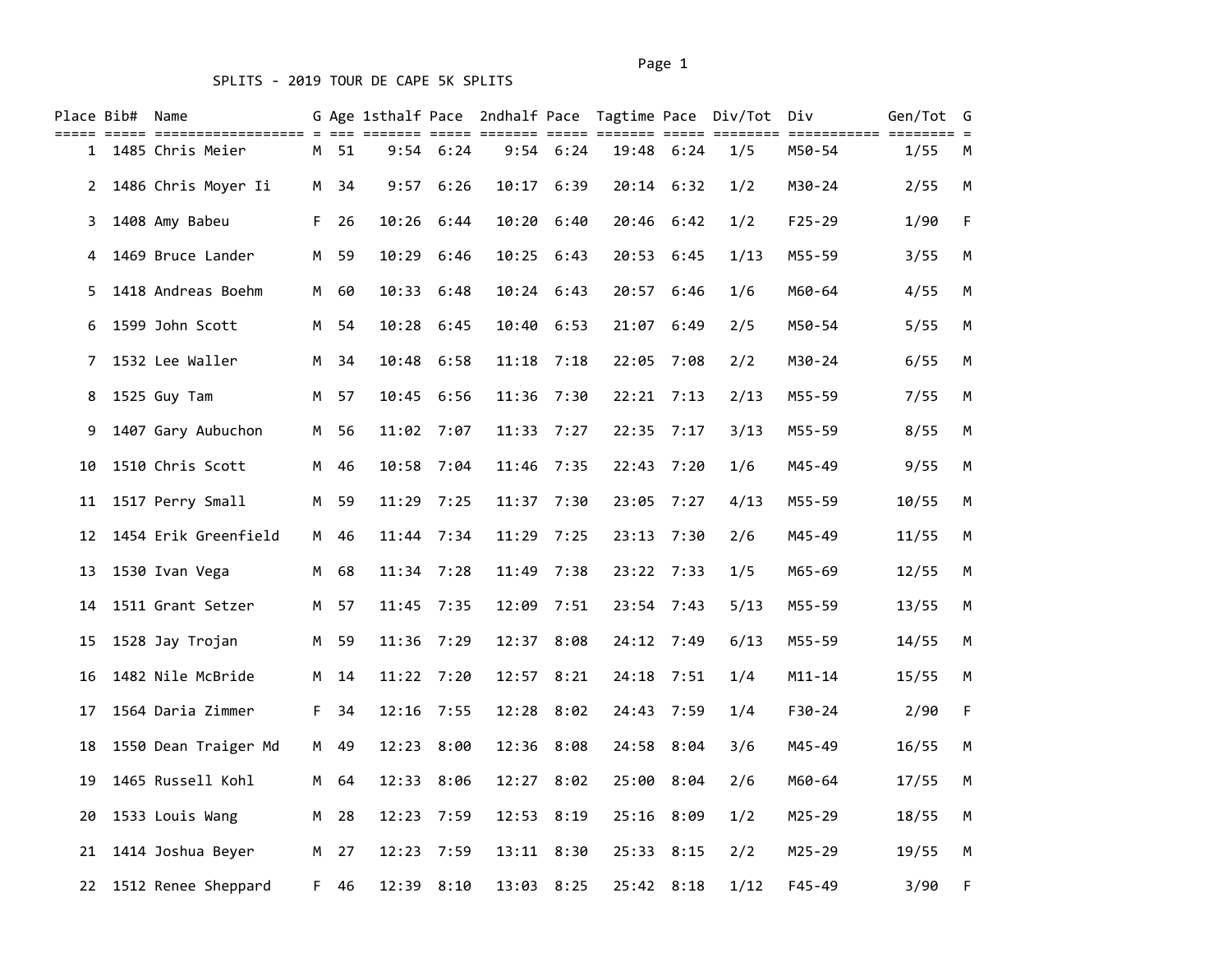|  | 23 1507 Meike Rosenberger F 45 12:59 8:23 12:53 8:19 25:52 8:21 2/12 F45-49 |  |                                           |  |  |  |        | 4/90    | - F - |
|--|-----------------------------------------------------------------------------|--|-------------------------------------------|--|--|--|--------|---------|-------|
|  | 24 1502 John Reed                                                           |  | M 67 13:10 8:30 12:48 8:15 25:57 8:23 2/5 |  |  |  | M65-69 | 20/55 M |       |
|  | 25 1477 Laurie Mansfield F 53 12:47 8:15 13:31 8:43 26:18 8:29 1/7          |  |                                           |  |  |  | F50-54 | 5/90    | - F - |

### Page 2 SPLITS - 2019 TOUR DE CAPE 5K SPLITS

| Place Bib# | Name                                   |     |    |                |                |       |                | G Age 1sthalf Pace 2ndhalf Pace Tagtime Pace Div/Tot |              |      | Div                | Gen/Tot G |   |
|------------|----------------------------------------|-----|----|----------------|----------------|-------|----------------|------------------------------------------------------|--------------|------|--------------------|-----------|---|
| 26         | -----------------<br>1468 Wyatt Labair | М   | 8  |                | $12:51$ $8:18$ |       | 13:51 8:56     | 26:42 8:37                                           |              | 1/2  | M10&UND            | 21/55     | M |
| 27         | 1439 Emilio De La Cruz                 | M   | 10 | 13:23          | 8:39           | 13:20 | 8:36           | 26:43                                                | 8:37         | 2/2  | <b>M10&amp;UND</b> | 22/55     | M |
| 28         | 1440 Luis De La Cruz                   | M . | 37 |                | 13:24 8:39     |       | $13:20$ $8:36$ | 26:44 8:38                                           |              | 1/2  | M35-39             | 23/55     | M |
| 29         | 1559 Christine Castillo F              |     | 34 |                | 13:19 8:36     |       | $13:27$ $8:41$ |                                                      | 26:45 8:38   | 2/4  | $F30 - 24$         | 6/90      | F |
| 30         | 1425 Andy Bristow                      | M   | 57 |                | $13:02$ $8:25$ |       | $13:45$ $8:53$ | 26:47 8:39                                           |              | 7/13 | M55-59             | 24/55     | M |
| 31         | 1544 Michelle Wooten                   | F.  | 41 |                | 13:31 8:44     |       | $13:22$ $8:38$ | 26:53 8:41                                           |              | 1/11 | $F40 - 44$         | 7/90      | F |
| 32         | 1484 Annabelle Meier                   | F.  | 47 | 13:37          | 8:47           |       | 13:30 8:43     | 27:06 8:45                                           |              | 3/12 | $F45 - 49$         | 8/90      | F |
| 33         | 1429 Nicole Cartier                    | F.  | 43 |                | $13:33$ $8:44$ |       | 13:39 8:49     | $27:12$ 8:47                                         |              | 2/11 | $F40 - 44$         | 9/90      | F |
| 34         | 1417 Kelsey Blomquist                  | F.  | 31 |                | $13:11$ $8:30$ |       | $14:12$ $9:10$ | 27:22 8:50                                           |              | 3/4  | $F30-24$           | 10/90     | F |
| 35         | 1543 Lincoln Wooten                    | M   | 48 |                | 13:30 8:43     |       | 13:53 8:57     | 27:23 8:50                                           |              | 4/6  | M45-49             | 25/55     | M |
| 36         | 1453 Nancy Gonzalez                    | F.  | 66 |                | 13:48 8:54     |       | 13:40 8:49     | 27:28 8:52                                           |              | 1/13 | $F65 - 69$         | 11/90     | F |
| 37         | 1447 Patrick Esposito                  | M   | 58 | $13:37$ $8:47$ |                | 13:58 | 9:01           |                                                      | $27:34$ 8:54 | 8/13 | M55-59             | 26/55     | M |
| 38         | 1546 Carlene Zeches                    | F.  | 55 |                | 14:06 9:06     |       | 13:42 8:51     |                                                      | 27:48 8:58   | 1/15 | $F55 - 59$         | 12/90     | F |
| 39         | 1506 Michael Rolph                     | M   | 54 |                | 13:50 8:56     | 14:33 | 9:24           | 28:23                                                | 9:10         | 3/5  | M50-54             | 27/55     | M |
| 40         | 1478 Gail Marinari                     | F.  | 54 |                | 14:04 9:05     | 14:42 | 9:29           | 28:45                                                | 9:17         | 2/7  | F50-54             | 13/90     | F |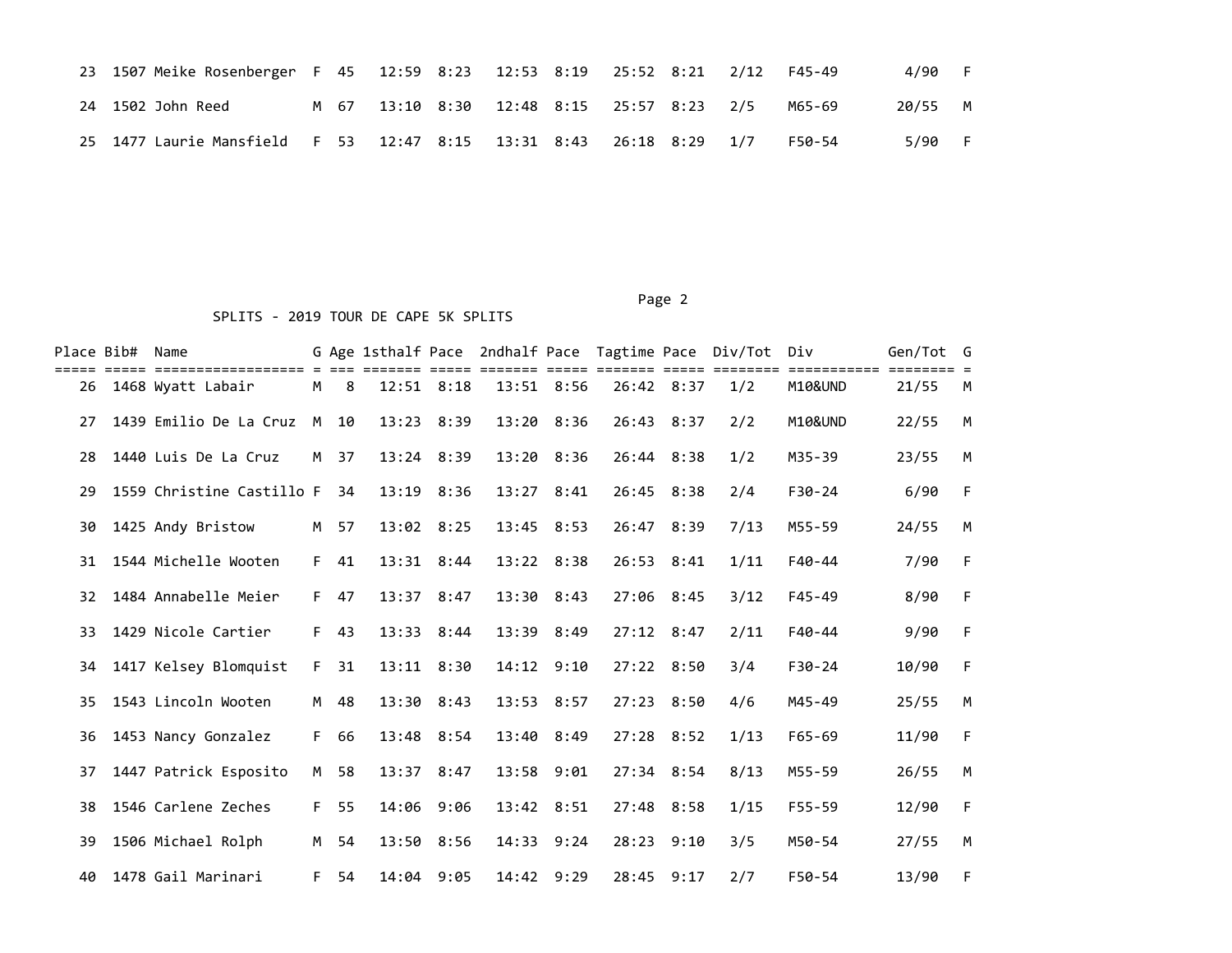| 41 | 1463 Jeff Justin      | M  | 58 | 14:05          | 9:05 | 14:54          | 9:37 | 28:58          | 9:21 | 9/13 | M55-59     | 28/55 | M |
|----|-----------------------|----|----|----------------|------|----------------|------|----------------|------|------|------------|-------|---|
| 42 | 1554 Laura Decamp     | F. | 41 | 14:09          | 9:08 | 14:50 9:35     |      | 28:59 9:21     |      | 3/11 | F40-44     | 14/90 | F |
| 43 | 1443 Cheryll Duquette | F. | 66 | 14:32 9:23     |      | 14:45 9:31     |      | 29:17          | 9:27 | 2/13 | $F65 - 69$ | 15/90 | F |
| 44 | 1446 Suzanne Elliott  | F. | 23 | 14:49 9:34     |      | 15:15 9:50     |      | $30:03$ $9:42$ |      | 1/1  | $F20-24$   | 16/90 | F |
| 45 | 1436 Caroline Davis   | F. | 27 | 14:49          | 9:34 | $15:16$ $9:51$ |      | $30:04$ 9:42   |      | 2/2  | $F25 - 29$ | 17/90 | F |
| 46 | 1493 Joan Perkett     | F. | 61 | 15:02          | 9:42 | 15:06          | 9:45 | 30:07          | 9:43 | 1/10 | F60-64     | 18/90 | F |
| 47 | 1552 Bill Bond        | M  | 75 | $15:15$ $9:50$ |      | 15:05          | 9:44 | 30:19          | 9:47 | 1/4  | $M75+$     | 29/55 | M |
| 48 | 1444 Delilah Edwards  | F. | 41 | $15:26$ 9:58   |      | 15:03          | 9:43 | 30:29          | 9:50 | 4/11 | F40-44     | 19/90 | F |
| 49 | 1405 Lyzza Archipov   | F. | 44 | $15:25$ 9:57   |      | 15:05          | 9:44 | 30:30 9:51     |      | 5/11 | F40-44     | 20/90 | F |
| 50 | 1521 Ian. Steele      | M  | 63 | 15:31 10:01    |      | $15:22$ 9:55   |      | 30:52          | 9:58 | 3/6  | M60-64     | 30/55 | M |

#### Page 3 and 2012 and 2012 and 2012 and 2012 and 2012 and 2012 and 2012 and 2012 and 2012 and 2012 and 2012 and

## SPLITS - 2019 TOUR DE CAPE 5K SPLITS

| Place Bib# |             | Name                                                    |      |                 |              |             |             |             |             | G Age 1sthalf Pace 2ndhalf Pace Tagtime Pace Div/Tot Div |        | Gen/Tot G |     |
|------------|-------------|---------------------------------------------------------|------|-----------------|--------------|-------------|-------------|-------------|-------------|----------------------------------------------------------|--------|-----------|-----|
|            | ----- ----- | essessessessesses e ess essesse<br>51 1522 Robin Steele | F 62 | 15:35 10:03     |              |             | 15:19 9:53  |             | 30:53 9:58  | 2/10                                                     | F60-64 | 21/90     | - F |
|            |             | 52 1483 Janet McNaughton                                |      | F 37 15:24 9:56 |              | 15:33 10:02 |             | 30:56 9:59  |             | 1/3                                                      | F35-39 | 22/90     | -F  |
|            |             | 53 1526 Christina Toro                                  | F 38 | 15:44 10:09     |              |             | 15:20 9:54  |             | 31:04 10:02 | 2/3                                                      | F35-39 | 23/90     | F.  |
|            |             | 54 1542 Steve Wirth                                     | M 60 | 15:28 9:59      |              |             | 15:42 10:08 |             | 31:09 10:03 | 4/6                                                      | M60-64 | 31/55     | M   |
|            |             | 55 1540 Tricia Winterstein F                            | 50   | 15:26 9:58      |              |             | 15:48 10:12 |             | 31:13 10:05 | 3/7                                                      | F50-54 | 24/90     | F   |
|            |             | 56 1480 Annette McBride                                 | F 47 |                 | 14:44 9:31   |             | 16:38 10:44 | 31:22 10:07 |             | 4/12                                                     | F45-49 | 25/90     | E   |
| 57.        |             | 1406 Andrea Aubuchon                                    | F 56 | 15:18 9:53      |              |             | 16:07 10:24 |             | 31:25 10:08 | 2/15                                                     | F55-59 | 26/90     | E   |
|            |             | 58 1504 James Renfro                                    | M 74 |                 | $15:23$ 9:56 |             | 16:11 10:26 | 31:33 10:11 |             | 1/4                                                      | M70-74 | 32/55     | M   |
|            |             | 59 1563 Thomas Bersch                                   | M 71 |                 | 15:50 10:13  |             | 15:48 10:12 | 31:37 10:12 |             | 2/4                                                      | M70-74 | 33/55     | M   |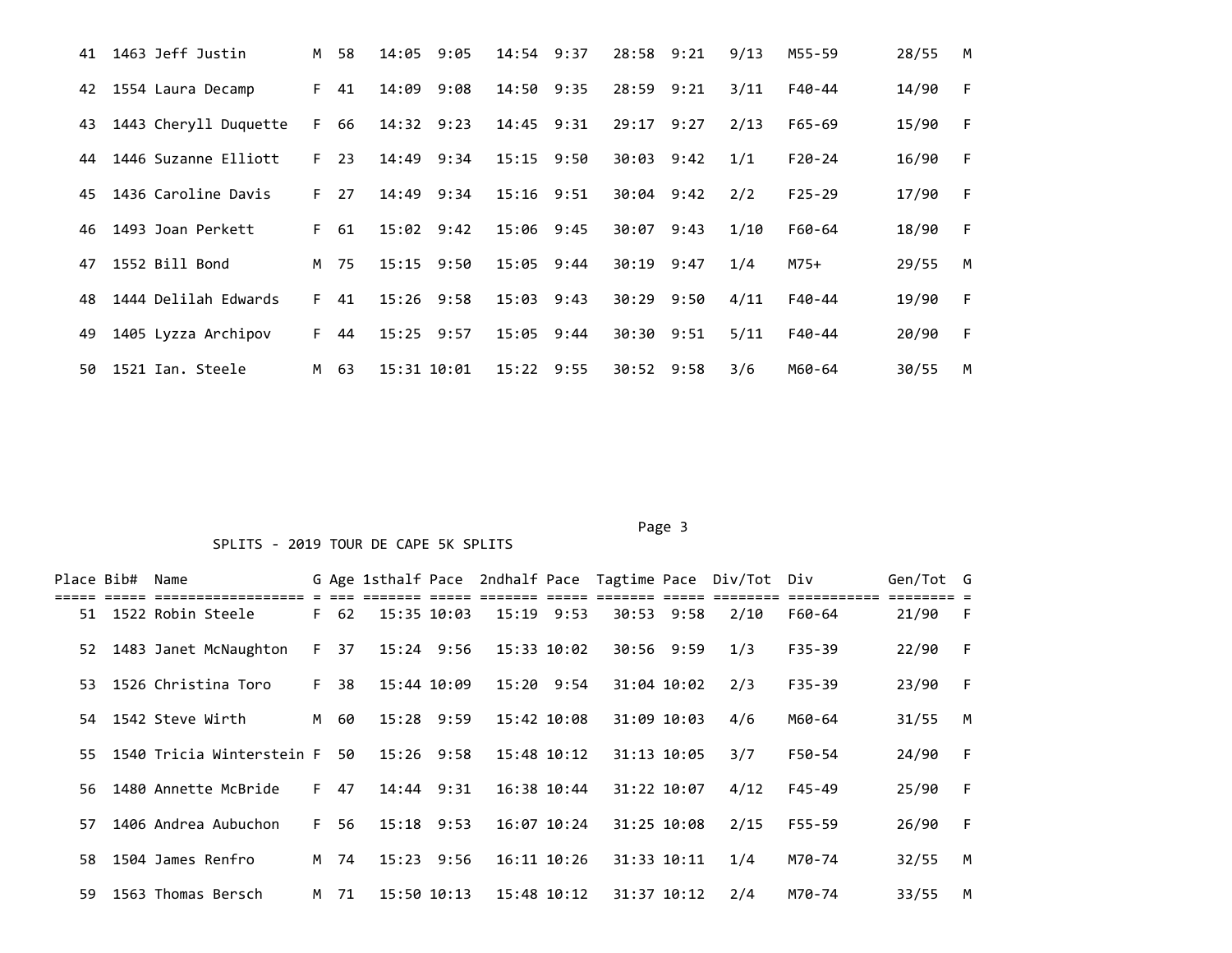| 60 | 1458 Addy Hines           | F. | 45   | 15:46 10:11 | 15:55 10:16     |  | 31:40 10:13 | 5/12  | $F45 - 49$ | 27/90 | F. |
|----|---------------------------|----|------|-------------|-----------------|--|-------------|-------|------------|-------|----|
| 61 | 1556 Scott Smiley         | M  | 62   | 15:34 10:02 | $16:10$ $10:26$ |  | 31:43 10:14 | 5/6   | M60-64     | 34/55 | M  |
| 62 | 1539 Jeffrey Winterstei M |    | 48   | 15:06 9:45  | 16:44 10:48     |  | 31:50 10:16 | 5/6   | M45-49     | 35/55 | M  |
| 63 | 1558 Alfred Iagnemmo      |    | M 70 | 16:10 10:26 | 15:55 10:16     |  | 32:05 10:21 | 3/4   | M70-74     | 36/55 | M  |
| 64 | 1413 Connie Barron        | F  | 62   | 16:49 10:51 | 15:35 10:03     |  | 32:24 10:27 | 3/10  | F60-64     | 28/90 | F  |
| 65 | 1456 Maja Hans            | F  | 54   | 16:21 10:33 | 16:30 10:39     |  | 32:51 10:36 | 4/7   | $F50-54$   | 29/90 | F  |
| 66 | 1441 Chuck Decamp         | M  | 56   | 15:44 10:09 | 17:10 11:05     |  | 32:54 10:37 | 10/13 | M55-59     | 37/55 | M  |
| 67 | 1481 Hayden McBride       | M  | 12   | 15:37 10:04 | 17:29 11:17     |  | 33:05 10:41 | 2/4   | $M11 - 14$ | 38/55 | M  |
| 68 | 1585 Andrea Wigert        | F. | 39   | 17:27 11:16 | $16:14$ $10:28$ |  | 33:40 10:52 | 3/3   | $F35 - 39$ | 30/90 | F  |
| 69 | 1555 Elizabeth Merriken F |    | 46   | 16:26 10:37 | 17:26 11:15     |  | 33:52 10:56 | 6/12  | F45-49     | 31/90 | F  |
| 70 | 1586 Eddie Keller         | M  | 38   | 16:25 10:36 | 17:28 11:16     |  | 33:53 10:56 | 2/2   | M35-39     | 39/55 | M  |
| 71 | 1516 Nathan Slater        | M  | 11   | 16:11 10:26 | 17:55 11:34     |  | 34:06 11:00 | 3/4   | $M11 - 14$ | 40/55 | M  |
| 72 | 1434 Jennifer Craft       | F. | 41   | 16:34 10:42 | 17:42 11:25     |  | 34:15 11:03 | 6/11  | F40-44     | 32/90 | F  |
| 73 | 1570 Rob Lawrence         | M  | 55   | 16:33 10:41 | 18:04 11:39     |  | 34:36 11:10 | 11/13 | M55-59     | 41/55 | M  |
| 74 | 1535 Kathi Whitcomb       | F. | 48   | 16:32 10:40 | 18:19 11:49     |  | 34:50 11:15 | 7/12  | $F45 - 49$ | 33/90 | F  |
| 75 | 1498 Kelly Potter         | F  | 57   | 16:38 10:44 | 18:18 11:49     |  | 34:56 11:16 | 3/15  | $F55 - 59$ | 34/90 | F  |

Page 4 and the state of the state of the state of the state of the state of the state of the state of the state of the state of the state of the state of the state of the state of the state of the state of the state of the

## SPLITS - 2019 TOUR DE CAPE 5K SPLITS

| Place Bib# Name |                                                                             |  |  |  |                                              | G Age 1sthalf Pace 2ndhalf Pace Tagtime Pace Div/Tot Div |      | Gen/Tot G |  |
|-----------------|-----------------------------------------------------------------------------|--|--|--|----------------------------------------------|----------------------------------------------------------|------|-----------|--|
|                 |                                                                             |  |  |  |                                              |                                                          |      |           |  |
|                 | 76 1537 Maryann Windey F 55 17:42 11:25 17:33 11:19 35:14 11:22 4/15 F55-59 |  |  |  |                                              |                                                          |      | 35/90 F   |  |
|                 | 77 1497 Richard Pittman                                                     |  |  |  | M 76 17:42 11:25 17:35 11:21 35:17 11:23 2/4 |                                                          | M75+ | 42/55 M   |  |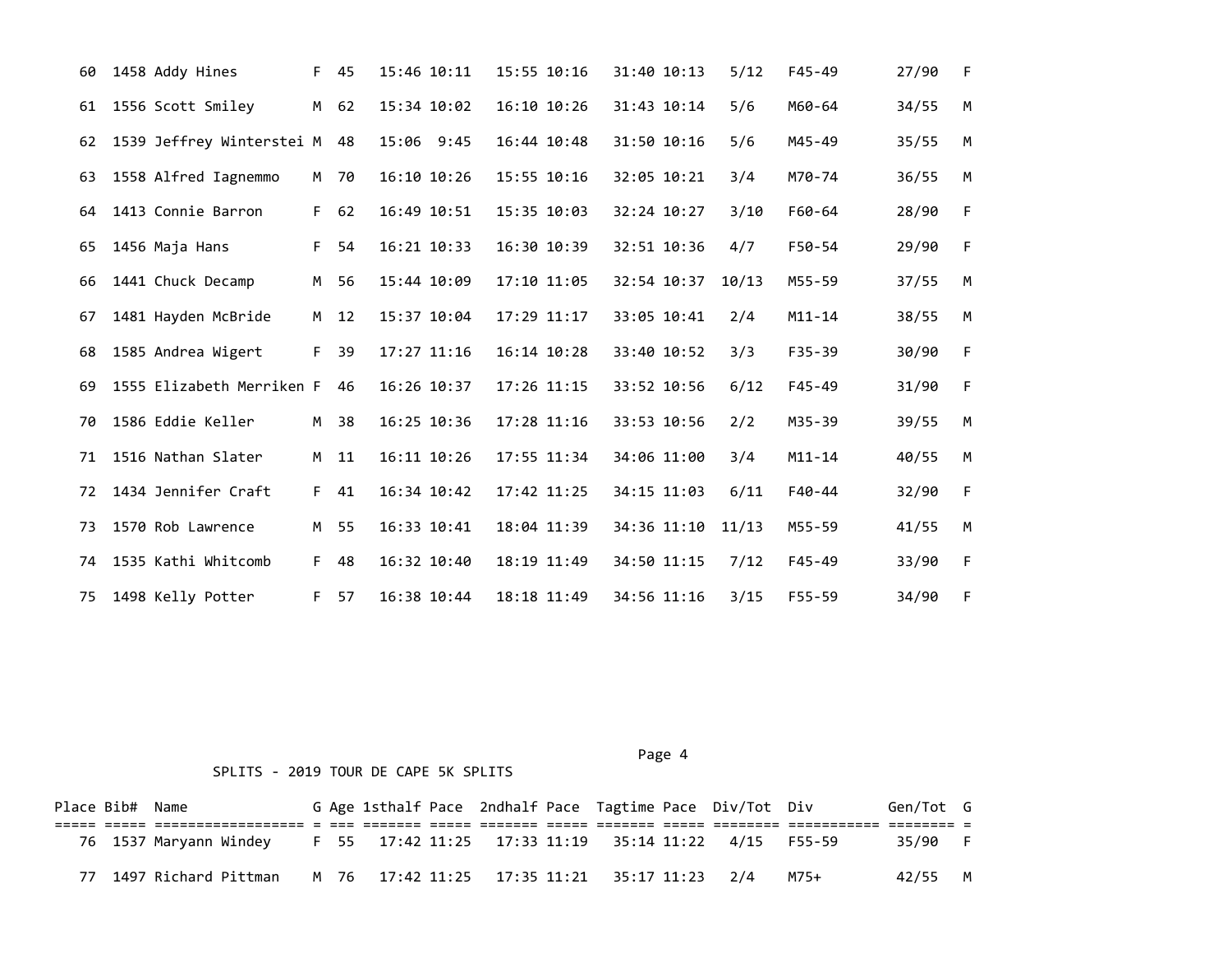| 78  | 1496 Wendy Piascik        | F. | 63   | 17:20 11:11 | 18:01 11:37 | 35:20 11:24 | 4/10  | F60-64     | 36/90 | F.          |
|-----|---------------------------|----|------|-------------|-------------|-------------|-------|------------|-------|-------------|
| 79  | 1488 Kevin Onorevole      | M  | 49   | 18:15 11:46 | 17:33 11:20 | 35:47 11:33 | 6/6   | M45-49     | 43/55 | М           |
| 80  | 1569 Carol Lawrence       |    | F 52 | 17:42 11:25 | 18:51 12:10 | 36:32 11:48 | 5/7   | F50-54     | 37/90 | F           |
| 81  | 1515 Melissa Slater       | F. | 44   | 18:02 11:38 | 18:31 11:57 | 36:33 11:48 | 7/11  | F40-44     | 38/90 | F           |
| 82  | 1460 Susan Hopf           | F. | 61   | 18:21 11:50 | 18:26 11:54 | 36:47 11:52 | 5/10  | F60-64     | 39/90 | F           |
| 83  | 1519 Brenda Spindler      | F. | 56   | 18:22 11:51 | 18:25 11:53 | 36:47 11:52 | 5/15  | F55-59     | 40/90 | $\mathsf F$ |
| 84  | 1466 Scott Kook           | M  | 55   | 17:38 11:23 | 19:30 12:35 | 37:08 11:59 | 12/13 | M55-59     | 44/55 | М           |
| 85  | 1534 Terry Weiss          | F. | 60   | 17:48 11:29 | 19:22 12:30 | 37:09 11:59 | 6/10  | F60-64     | 41/90 | F           |
| 86  | 1459 Susanne Hogenkamp    | F. | 48   | 18:24 11:52 | 18:56 12:13 | 37:19 12:03 | 8/12  | F45-49     | 42/90 | F           |
| 87  | 1442 Britta Dietrich      | F. | 47   | 18:24 11:53 | 18:56 12:13 | 37:20 12:03 | 9/12  | F45-49     | 43/90 | $\mathsf F$ |
| 88  | 1410 Nancy Bagliani       | F. | 52   | 18:49 12:08 | 18:49 12:09 | 37:38 12:09 | 6/7   | F50-54     | 44/90 | F           |
| 89  | 1464 Sue Justin           | F. | 66   | 18:03 11:39 | 20:04 12:57 | 38:06 12:18 | 3/13  | $F65 - 69$ | 45/90 | F           |
| 90  | 1419 Ywonka Boehm         | F. | 49   | 18:08 11:42 | 20:00 12:54 | 38:07 12:18 | 10/12 | $F45 - 49$ | 46/90 | $\mathsf F$ |
| 91  | 1430 Alicia Chiappetta F  |    | 44   | 18:38 12:01 | 19:32 12:36 | 38:09 12:19 | 8/11  | F40-44     | 47/90 | F.          |
| 92  | 1452 Alicia Geerson       | F. | 40   | 17:50 11:31 | 20:28 13:12 | 38:17 12:21 | 9/11  | F40-44     | 48/90 | F           |
| 93  | 1431 Logan "flash" Chia M |    | 14   | 19:01 12:17 | 22:07 14:16 | 41:08 13:16 | 4/4   | M11-14     | 45/55 | M           |
| 94  | 1432 Louis Chiappetta     | M  | 51   | 19:01 12:16 | 22:10 14:18 | 41:10 13:17 | 4/5   | M50-54     | 46/55 | М           |
| 95  | 1518 Kim Southworth       |    | F 62 | 19:39 12:41 | 21:36 13:56 | 41:15 13:19 | 7/10  | F60-64     | 49/90 | F           |
| 96  | 1455 Mariann Griffin      | F. | 67   | 19:42 12:43 | 21:34 13:55 | 41:15 13:19 | 4/13  | $F65 - 69$ | 50/90 | F           |
| 97  | 1571 Terri Lollio         | F. | 62   | 19:48 12:47 | 21:34 13:55 | 41:21 13:21 | 8/10  | F60-64     | 51/90 | F           |
| 98  | 1529 Marietjie Van Der F  |    | 58   | 20:06 12:58 | 21:37 13:57 | 41:43 13:28 | 6/15  | F55-59     | 52/90 | F           |
| 99  | 1490 Damita Parks         | F. | 32   | 18:09 11:43 | 23:50 15:23 | 41:58 13:33 | 4/4   | F30-24     | 53/90 | $\mathsf F$ |
| 100 | 1524 Denise Talt          | F. | 55   | 17:40 11:24 | 24:29 15:48 | 42:08 13:36 | 7/15  | F55-59     | 54/90 | F           |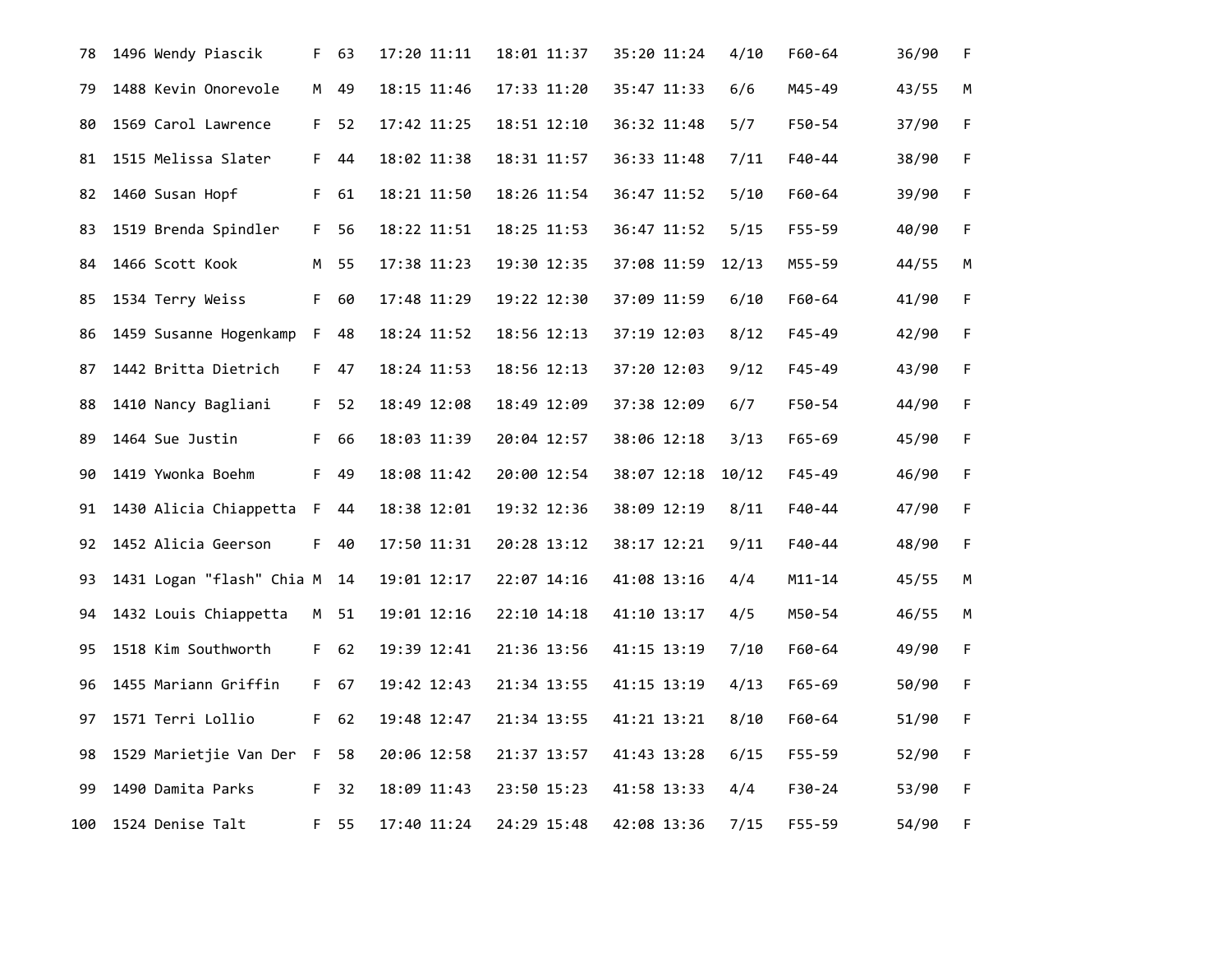#### SPLITS - 2019 TOUR DE CAPE 5K SPLITS

# Place Bib# Name G Age 1sthalf Pace 2ndhalf Pace Tagtime Pace Div/Tot Div Gen/Tot G ===== ===== ================== = === ======= ===== ======= ===== ======= ===== ======== =========== ======== = 101 1450 Jamie Fitzgerald F 53 20:28 13:12 21:45 14:02 42:12 13:37 7/7 F50-54 55/90 F 102 1567 Jade Decker F 15 19:18 12:27 23:02 14:52 42:20 13:40 1/2 F15-19 56/90 F 103 1409 John Bagliani M 53 21:31 13:53 21:14 13:42 42:45 13:48 5/5 M50-54 47/55 M 104 1433 Janet Cooper F 44 19:17 12:26 23:29 15:09 42:45 13:48 10/11 F40-44 57/90 F 105 1451 Shelly Fowinkle F 46 19:16 12:26 23:31 15:10 42:47 13:48 11/12 F45-49 58/90 F 106 1495 Robin Piaggione F 58 20:48 13:26 22:07 14:17 42:55 13:51 8/15 F55-59 59/90 F 107 1403 Maria Antonucci F 65 20:46 13:24 22:14 14:21 43:00 13:53 5/13 F65-69 60/90 F 108 1487 Christine Onorevol F 48 20:31 13:14 23:28 15:09 43:58 14:11 12/12 F45-49 61/90 F 109 1514 Emily Slater F 15 19:47 12:46 24:14 15:38 44:00 14:12 2/2 F15-19 62/90 F 110 1494 Jon D. Peterson M 81 21:12 13:41 22:54 14:47 44:05 14:14 3/4 M75+ 48/55 M 111 1426 Sharon Brunett F 56 22:13 14:20 22:00 14:12 44:13 14:16 9/15 F55-59 63/90 F 112 1449 Darcie Ferris F 65 22:29 14:31 22:08 14:17 44:37 14:24 6/13 F65-69 64/90 F 113 1548 Maureen Jackson F 69 22:28 14:30 22:12 14:20 44:40 14:25 7/13 F65-69 65/90 F 114 1420 Andrea Boling F 63 21:43 14:01 22:57 14:49 44:40 14:25 9/10 F60-64 66/90 F 115 1435 Carol Daigle F 68 22:33 14:33 22:11 14:19 44:43 14:26 8/13 F65-69 67/90 F 116 1470 Mary Lewis F 22:01 14:13 23:06 14:54 45:06 14:33 68/90 F 117 1501 Patrick Quinlan M 56 21:54 14:08 24:26 15:46 46:20 14:57 13/13 M55-59 49/55 M 118 1500 Eileen Quinlan F 58 22:06 14:15 24:16 15:40 46:21 14:57 10/15 F55-59 69/90 F 119 1424 Billi Brantley F 67 23:13 14:59 23:23 15:06 46:36 15:02 9/13 F65-69 70/90 F 120 1437 Ida Davison F 60 23:13 14:59 23:24 15:06 46:37 15:02 10/10 F60-64 71/90 F

Page 5 and 2012 and 2012 and 2012 and 2012 and 2012 and 2012 and 2012 and 2012 and 2012 and 2012 and 2012 and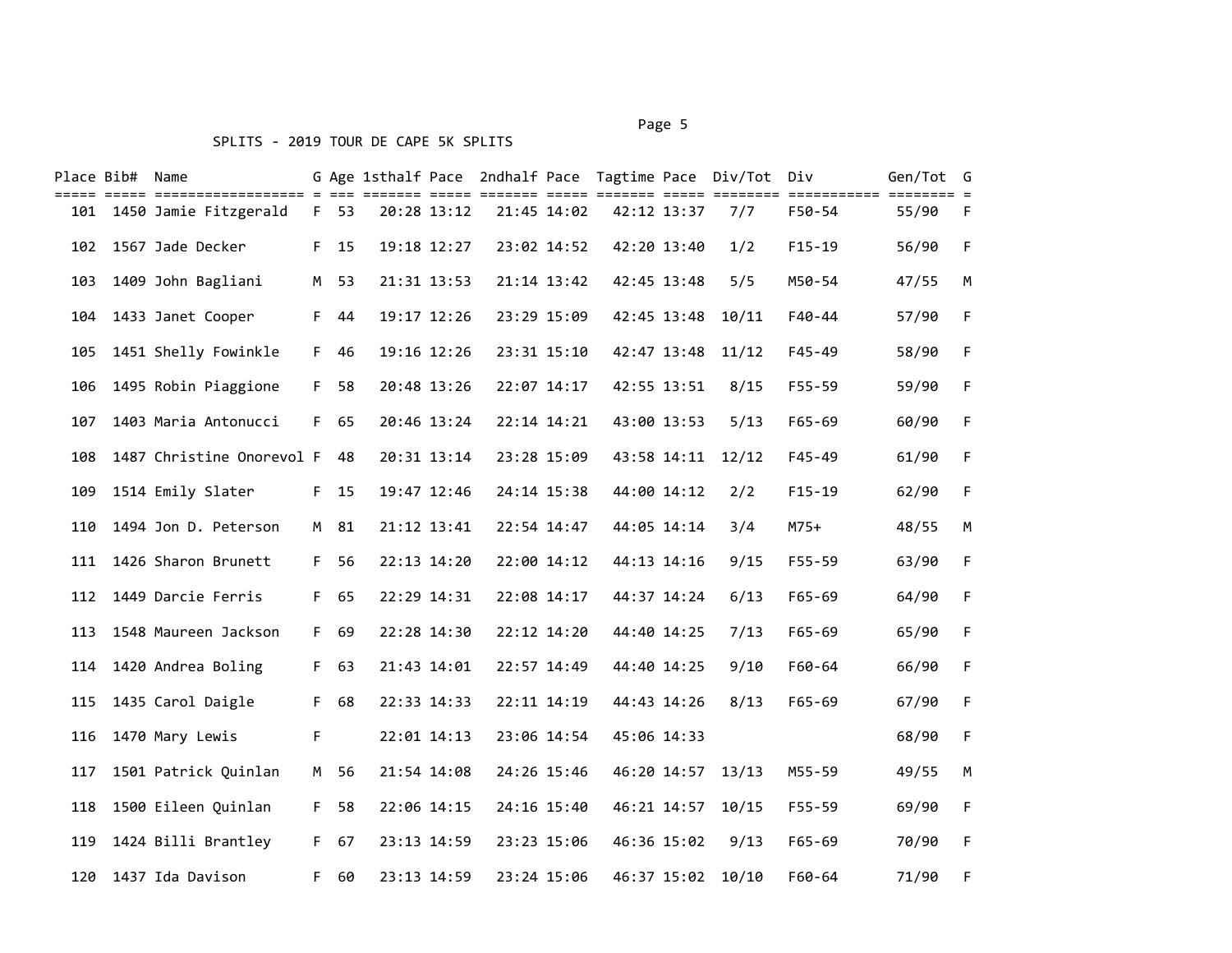| 121 1445 Eleni Ellberg  |      | F 44 23:44 15:19 23:46 15:20 47:30 15:20 11/11 |                                     |                   |     | F40-44 | 72/90 | -F.  |
|-------------------------|------|------------------------------------------------|-------------------------------------|-------------------|-----|--------|-------|------|
| 122 1492 Sabine Pein-S  | F 57 |                                                |                                     |                   |     | F55-59 | 73/90 | $-F$ |
| 123 1547 Dennis Jackson |      | M 72 24:10 15:36 24:14 15:38 48:24 15:37       |                                     |                   | 4/4 | M70-74 | 50/55 | M    |
| 124 1462 Julie Isaacson | F 65 |                                                |                                     | 49:00 15:49 10/13 |     | F65-69 | 74/90 | $-F$ |
| 125 1412 George Baker   | M 61 |                                                | 24:30 15:48 24:40 15:55 49:09 15:52 |                   | 6/6 | M60-64 | 51/55 | M    |

## Page 6 and the contract of the contract of the contract of the contract of the contract of the contract of the

## SPLITS - 2019 TOUR DE CAPE 5K SPLITS

|     | Place Bib# Name | =================     |    |      |             |             |                           |             | G Age 1sthalf Pace 2ndhalf Pace Tagtime Pace Div/Tot Div |            | Gen/Tot G |   |
|-----|-----------------|-----------------------|----|------|-------------|-------------|---------------------------|-------------|----------------------------------------------------------|------------|-----------|---|
| 126 |                 | 1536 Janet Wiley      | F. | 56   | 24:21 15:43 | 24:50 16:01 |                           |             | 49:10 15:52 12/15                                        | $F55 - 59$ | 75/90     | F |
| 127 |                 | 1411 Debbie Baker     | F. | 57   | 24:25 15:45 | 24:50 16:01 |                           |             | 49:14 15:53 13/15                                        | F55-59     | 76/90     | F |
| 128 |                 | 1461 Kathy Hudson     | F. | 56   | 24:26 15:46 | 27:12 17:33 |                           | 51:38 16:40 | 14/15                                                    | F55-59     | 77/90     | F |
| 129 |                 | 1513 Rusty Shunk      |    | M 75 | 25:56 16:44 | 26:26 17:03 |                           | 52:21 16:54 | 4/4                                                      | $M75+$     | 52/55     | M |
| 130 |                 | 1560 Darlene Breining | F. | 84   | 25:50 16:40 | 26:33 17:08 |                           | 52:22 16:54 | 1/2                                                      | $F75+$     | 78/90     | F |
| 131 |                 | 1422 Leah Bond        | F. | 80   | 26:26 17:04 | 27:27 17:43 |                           | 53:53 17:23 | 2/2                                                      | $F75+$     | 79/90     | F |
| 132 |                 | 1568 Karen Renfro     | F. | 72   | 26:26 17:04 | 27:30 17:45 |                           | 53:56 17:24 | 1/7                                                      | F70-74     | 80/90     | F |
| 133 |                 | 1508 Mel Rowe         | F  | 72   | 27:13 17:34 | 27:49 17:57 |                           | 55:02 17:45 | 2/7                                                      | F70-74     | 81/90     | F |
|     |                 | 134 1549 Sheila Koons | F  | 58   | 27:12 17:33 | 27:56 18:02 |                           | 55:08 17:47 | 15/15                                                    | $F55 - 59$ | 82/90     | F |
| 135 |                 | 1505 Ralph Richard    | M  | 66   | 28:19 18:16 | 28:21 18:18 |                           | 56:40 18:17 | 3/5                                                      | M65-69     | 53/55     | M |
| 136 |                 | 1415 Linda Biancotti  | F. | 68   | 28:19 18:16 | 28:23 18:19 |                           | 56:42 18:18 | 11/13                                                    | $F65 - 69$ | 83/90     | F |
| 137 |                 | 1416 Theresa Bickford | F. | 69   | 28:16 18:15 | 31:28 20:18 |                           | 59:44 19:16 | 12/13                                                    | $F65 - 69$ | 84/90     | F |
| 138 |                 | 1428 Wanda Butrim     | F. | 66   | 33:11 21:25 |             | 32:52 21:13 1:06:03 21:19 |             | 13/13                                                    | $F65 - 69$ | 85/90     | F |
| 139 |                 | 1476 Pam MacAbio      | F. | 73   | 32:45 21:08 |             | 33:22 21:32 1:06:07 21:20 |             | 3/7                                                      | F70-74     | 86/90     | F |